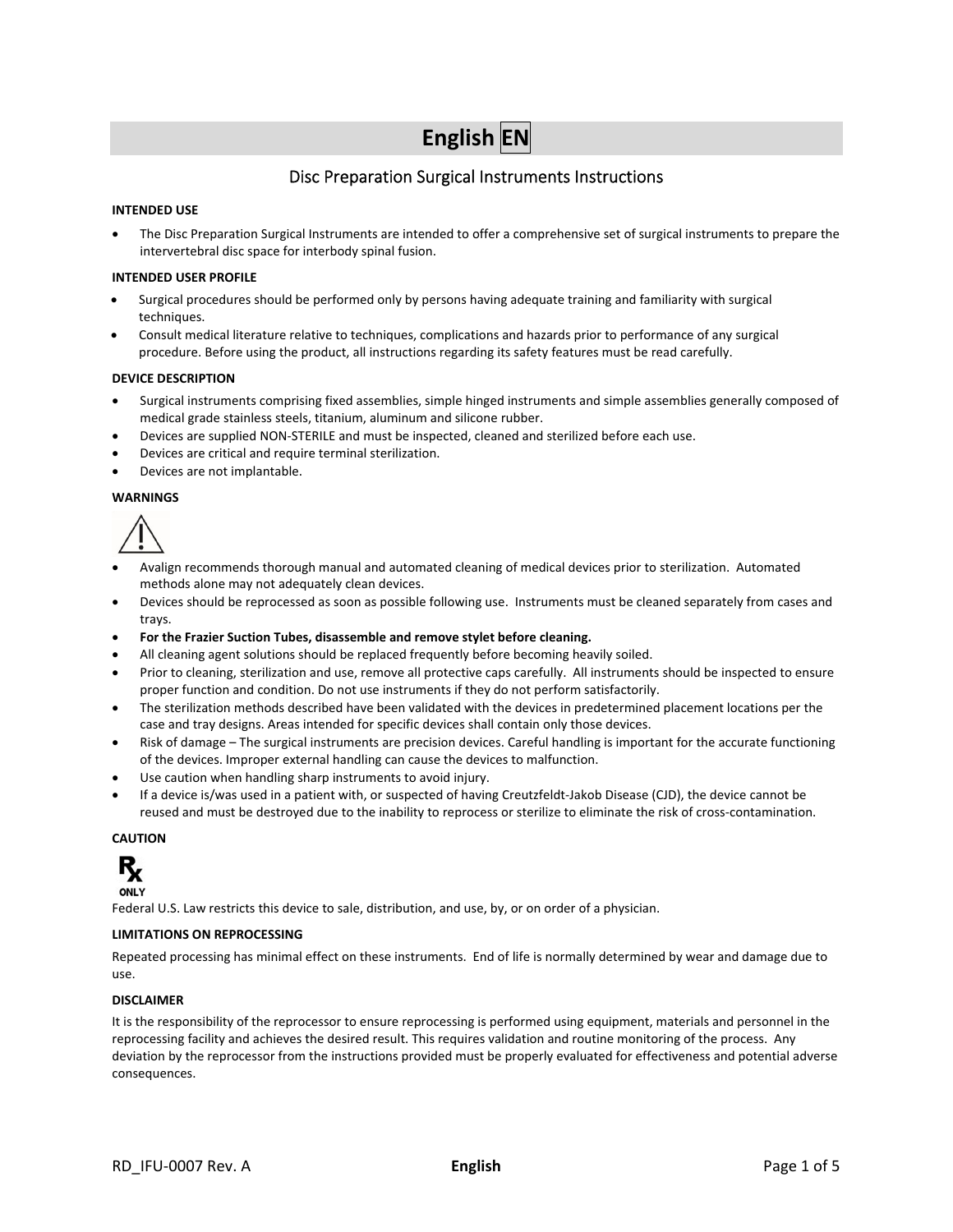## **Reprocessing Instructions**

#### **TOOLS AND ACCESSORIES**

|                        | Cold Tap Water (< $20^{\circ}$ C / 68 $^{\circ}$ F)                    |
|------------------------|------------------------------------------------------------------------|
| Water                  | Warm Water (38°-49°C / 100°-120°F)                                     |
|                        | Hot Tap Water ( $>$ 40 $\degree$ C / 104 $\degree$ F)                  |
|                        | Deionized (DI) or Reverse Osmosis (RO) Water (ambient)                 |
| <b>Cleaning Agents</b> | Neutral Enzymatic Detergent pH 6.0-8.0 i.e. MetriZyme, EndoZime, Enzol |
| Accessories            | Assorted Sizes of Brushes and/or Pipe Cleaners with Nylon Bristles     |
|                        | Sterile Syringes or equivalent                                         |
|                        | Absorbent, Low Lint Disposable Cloths or equivalent                    |
|                        | Soaking Pans                                                           |
|                        | <b>Medical Compressed Air</b>                                          |
| Equipment              | Ultrasonic Cleaner                                                     |
|                        | <b>Automated Washer</b>                                                |

#### **POINT‐OF‐USE AND CONTAINMENT**

- 1) Follow health care facility point of use practices. Keep devices moist after use to prevent soil from drying and remove excess soil and debris from all lumens, surfaces, crevices, sliding mechanisms, hinged joints, and all other hard‐to‐clean design features.
- 2) Suction or flush lumens with a cleaning solution immediately after use.
- 3) Follow universal precautions and contain devices in closed or covered containers for transport to central supply.

#### **MANUAL CLEANING**

- 4) Disassemble all devices as warranted per manufacturer's instructions.
- 5) Rinse devices under cold running tap water for a minimum of 3 minutes while wiping off residual soil or debris. Actuate moveable mechanisms and flush all lumens, cracks and/or crevices while rinsing.
- 6) Prepare an enzymatic cleaning solution per manufacturer's instructions including dilution/concentration, water quality and temperature. Immerse devices and soak for a minimum of 10 minutes. While in the solution, use a soft, bristle brush to remove all traces of blood and debris from the device, paying close attention to threads, crevices, seams, and any hard to reach areas.
	- a. If the device has sliding mechanisms or hinged joints, actuate the device while scrubbing to remove trapped soil.
	- b. If the device contains a lumen, use a tight‐fitting nylon brush or pipe cleaner while pushing in and out with a twisting motion to facilitate removal of debris; ensure the full diameter and depth of the lumen is accessed. Flush the lumen, three times minimum, with a syringe containing a minimum solution of 60mL.
- 7) Remove devices and rinse/agitate in cold tap water for a minimum of 3 minutes. Actuate moveable mechanisms and flush all lumens, cracks and/or crevices while rinsing.
- 8) Prepare a neutral detergent cleaning solution per manufacturer's instructions including dilution/concentration, water quality and temperature. Immerse devices and soak for a minimum of 5 minutes. While in the solution, use a soft, bristle brush to remove all traces of blood and debris from the device, paying close attention to threads, crevices, seams, and any hard to reach areas.
	- a. If the device has sliding mechanisms or hinged joints, actuate the device while scrubbing to remove trapped soil.
	- b. If the device contains a lumen, use a tight‐fitting nylon brush or pipe cleaner while pushing in and out with a twisting motion to facilitate removal of debris; ensure the full diameter and depth of the lumen is accessed. Flush the lumen, three times minimum, with a syringe containing a minimum solution of 60mL.
- 9) Remove devices and rinse/agitate in cold tap water for a minimum of 3 minutes. Actuate moveable mechanisms and flush all lumens, cracks and/or crevices while rinsing.
- 10) Prepare an enzymatic cleaning solution using hot water per manufacturer's recommendations in an ultrasonic unit. Sonicate the devices for a minimum of 15 minutes using a minimum frequency of 40 kHz. It is recommended to use an ultrasonic unit with flushing attachments. Devices with lumens should be flushed with cleaning solution under the surface of the solution to ensure adequate perfusion of channels.
- 11) Remove devices and rinse/agitate in ambient DI/RO water for a minimum of 4 minutes. Actuate moveable mechanisms and flush all lumens, cracks and/or crevices while rinsing. Flush internal lumens a minimum of 3 times with RO/DI water (minimum of 15mL) using an appropriately sized syringe. If available, use flush ports for flushing.
- 12) Dry the device using an absorbent cloth. Dry any internal areas with filtered, compressed air.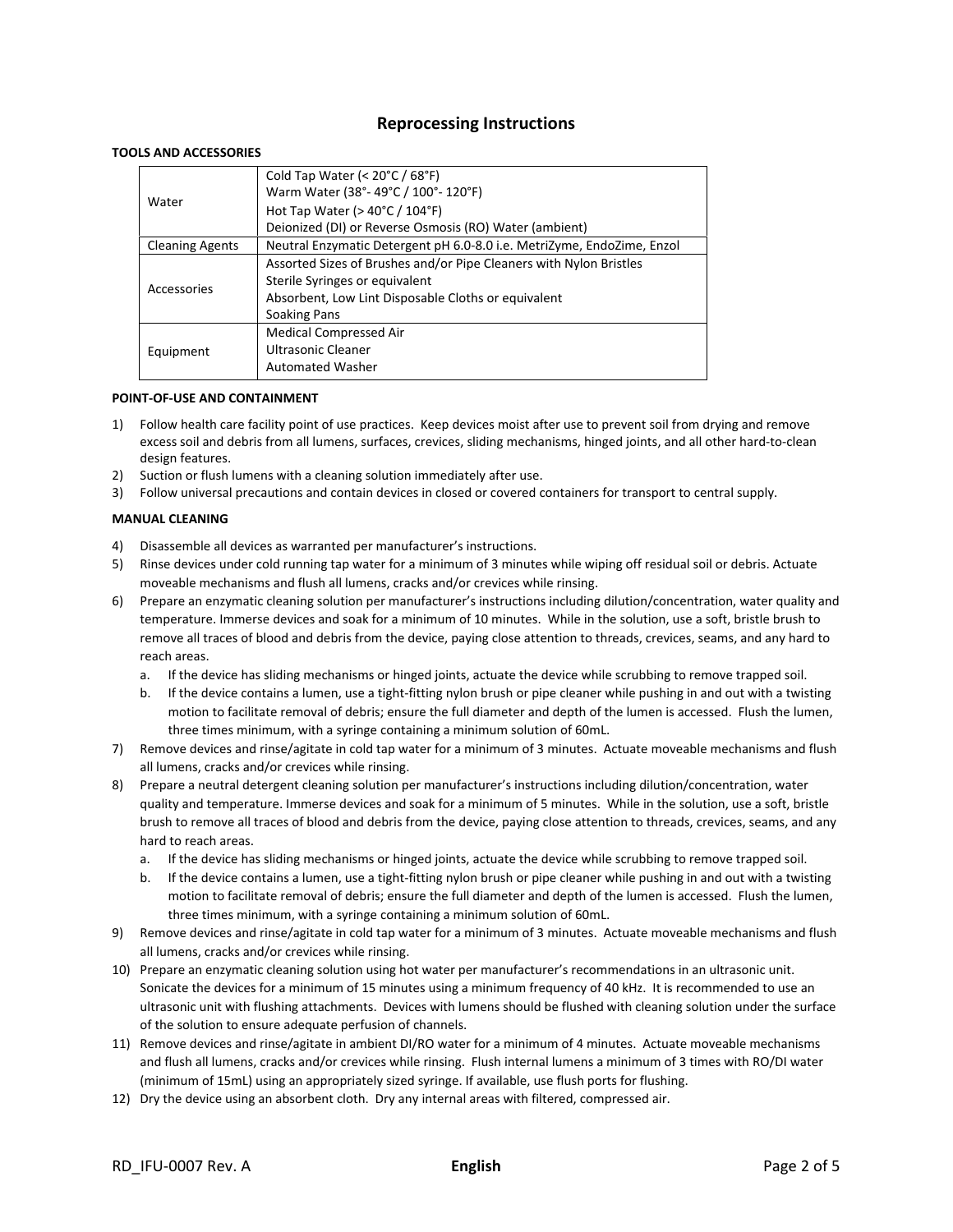- 13) Visually inspect the device for soil under magnification including all actuating mechanisms, cracks, crevices, and lumens. If not visibly clean, repeat steps 4‐13.
- 14) Submerge device in 2‐3% hydrogen peroxide. The appearance of bubbles confirms the presence of hemoglobin. Repeat steps 5‐14 if bubbles appear. Adequately rinse device with DI/RO water.

#### **AUTOMATED CLEANING**

Note: All devices must be manually pre‐cleaned prior to any automated cleaning process, follow steps 1‐9. Steps 10‐14 are optional but advised.

15) Transfer the devices to an automatic washer/disinfector for processing per the below minimum parameters.

| Phase                       | Time<br>(minutes) | Temperature    | Detergent Type & Concentration |
|-----------------------------|-------------------|----------------|--------------------------------|
| Pre-wash 1                  | 02:00             | Cold Tap Water | N/A                            |
| Enzyme Wash                 | 02:00             | Hot Tap Water  | <b>Enzyme Detergent</b>        |
| Wash 1                      | 02:00             | 63°C / 146°F   | <b>Neutral Detergent</b>       |
| Rinse 1                     | 02:00             | Hot Tap Water  | N/A                            |
| <b>Purified Water Rinse</b> | 02:00             | 146°F / 63°C   | N/A                            |
| <b>Drying</b>               | 15:00             | 194°F / 90°C   | N/A                            |

- 16) Dry excess moisture using an absorbent cloth. Dry any internal areas with filtered, compressed air.
- 17) Visually inspect the device for soil under magnification including all actuating mechanisms, cracks, crevices and lumens. If not visibly clean, repeat steps 4‐9, 15‐17.
- 18) Submerge device in 2‐3% hydrogen peroxide. The appearance of bubbles confirms the presence of hemoglobin. Repeat steps 5‐9, 15‐18 if bubbles appear. Adequately rinse device with DI/RO water.

#### **DISINFECTION**

- Devices must be terminally sterilized (See § Sterilization).
- Avalign instruments are compatible with washer/disinfector time‐temperature profiles for thermal disinfection per ISO 15883.

#### **INSPECTION AND FUNCTIONAL TESTING**

- Visually inspect devices for damage or wear, including sharp edges. Instruments with broken, cracked, chipped or worn features, should not be used, but should be replaced immediately.
- Verify device interfaces (junctions and threads) continue to function as intended without complications.
- Check for smooth movement of hinges. Locking mechanisms should be free of nicks.
- Lubricate before autoclaving with Instra‐Lube, or a steam permeable instrument lubricant.

#### **PACKAGING**

- Only FDA cleared sterilization packaging materials should be used by the end user when packaging the devices.
- The end user should consult ANSI/AAMI ST79 or ISO 17665‐1 for additional information on steam sterilization.
- **Sterilization Wrap**
	- o Cases may be wrapped in a standard, medical grade sterilization wrap using the AAMI double wrap method or equivalent.
- **Rigid Sterilization Container**
	- o For information regarding rigid sterilization containers, please refer to appropriate instructions for use provided by the container manufacturer or contact the manufacturer directly for guidance.

#### **STERILIZATION**

Sterilize with steam. The following are minimum cycles required for steam sterilization of Avalign devices:

#### **1. US Sterilization Wraps:**

| Cycle Type                        | <b>Temperature</b> | <b>Exposure Time</b> | <b>Pulses</b>            | <b>Drying Time</b> |
|-----------------------------------|--------------------|----------------------|--------------------------|--------------------|
| Prevacuum                         | 132°C (270°F)      | 4 minutes            | 3                        | 30 minutes         |
| <b>Gravity Displacement</b>       | 132°C (270°F)      | 15 minutes           | $\overline{\phantom{0}}$ | 30 minutes         |
| <b>US Rigid Containers:</b><br>2. |                    |                      |                          |                    |
| <b>Cycle Type</b>                 | <b>Temperature</b> | <b>Exposure Time</b> | <b>Pulses</b>            | <b>Drying Time</b> |
| Prevacuum                         | 132°C (270°F)      | 4 minutes            | 3                        | 30 minutes         |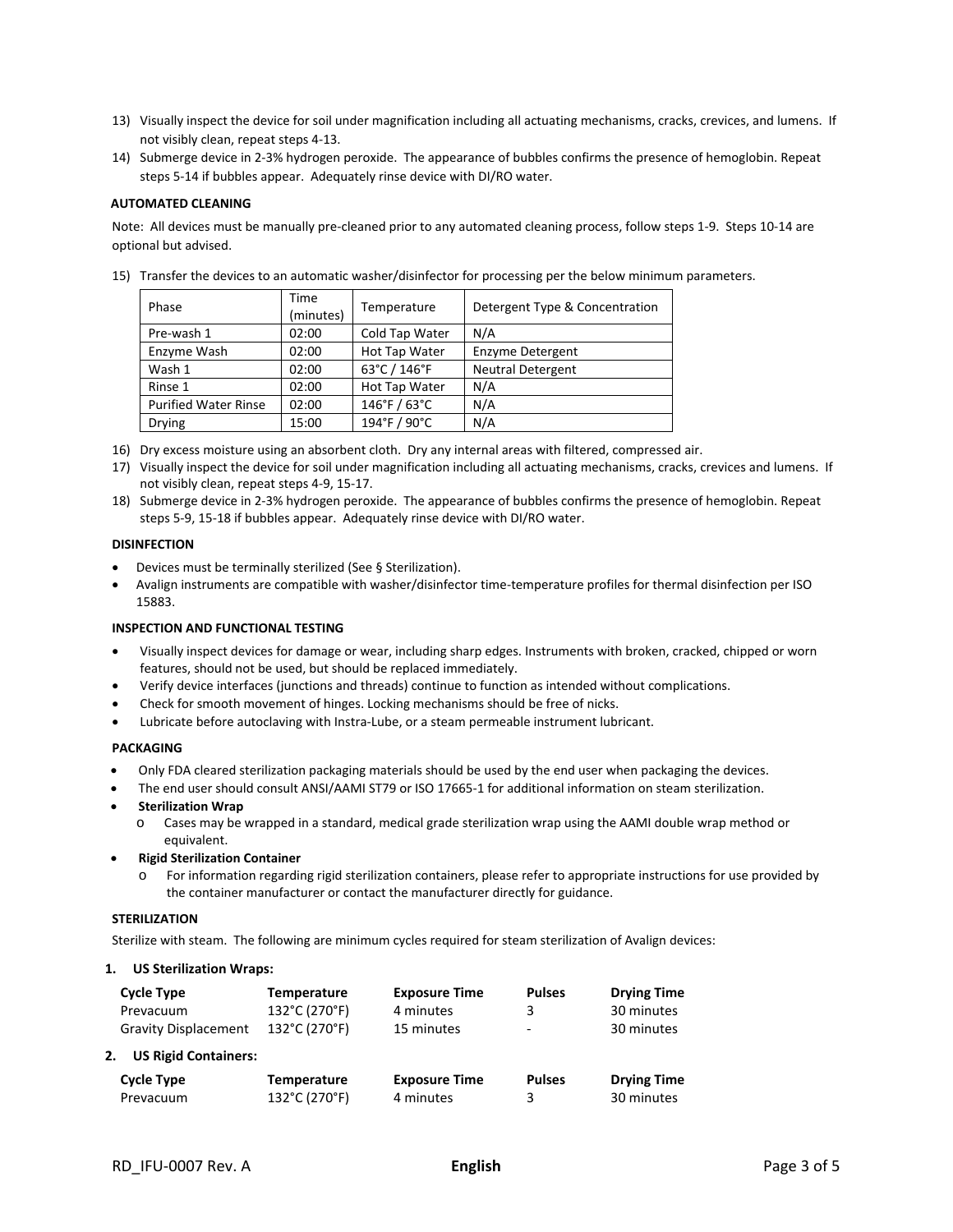- The operating instructions and guidelines for maximum load configuration of the sterilizer manufacturer should be followed explicitly. The sterilizer must be properly installed, maintained, and calibrated.
- Time and temperature parameters required for sterilization vary according to type of sterilizer, cycle design, and packaging material. It is critical that process parameters be validated for each facility's individual type of sterilization equipment and product load configuration.
- A facility may choose to use different steam sterilization cycles other than the cycle suggested if the facility has properly validated the cycle to ensure adequate steam penetration and contact with the devices for sterilization. Note: rigid sterilization containers cannot be used in gravity steam cycles.

#### **STORAGE**

- After sterilization, instruments should remain in sterilization packaging and be stored in a clean, dry cabinet or storage case.
- Care should be taken when handling devices to avoid damaging the sterile barrier.

#### **MAINTENANCE**

- Attention: Apply lubricant only on the connecting elements (locking mechanism) and moving parts.
- Discard damaged, worn or non‐functional devices.

#### **WARRANTY**

- All products are guaranteed to be free from defects in material and workmanship at the time of shipping.
- Avalign instruments are reusable and meet AAMI standards for sterilization. All our products are designed and manufactured to meet the highest quality standards. We cannot accept liability for failure of products which have been modified in any way from their original design.

#### **CONTACT**



**Manufactured by: Avalign Technologies**  8727 Clinton Park Drive Fort Wayne, IN 46825 1‐877‐289‐1096 www.avalign.com product.questions@avalign.com

**Distributed By:** 

Stryker Spine